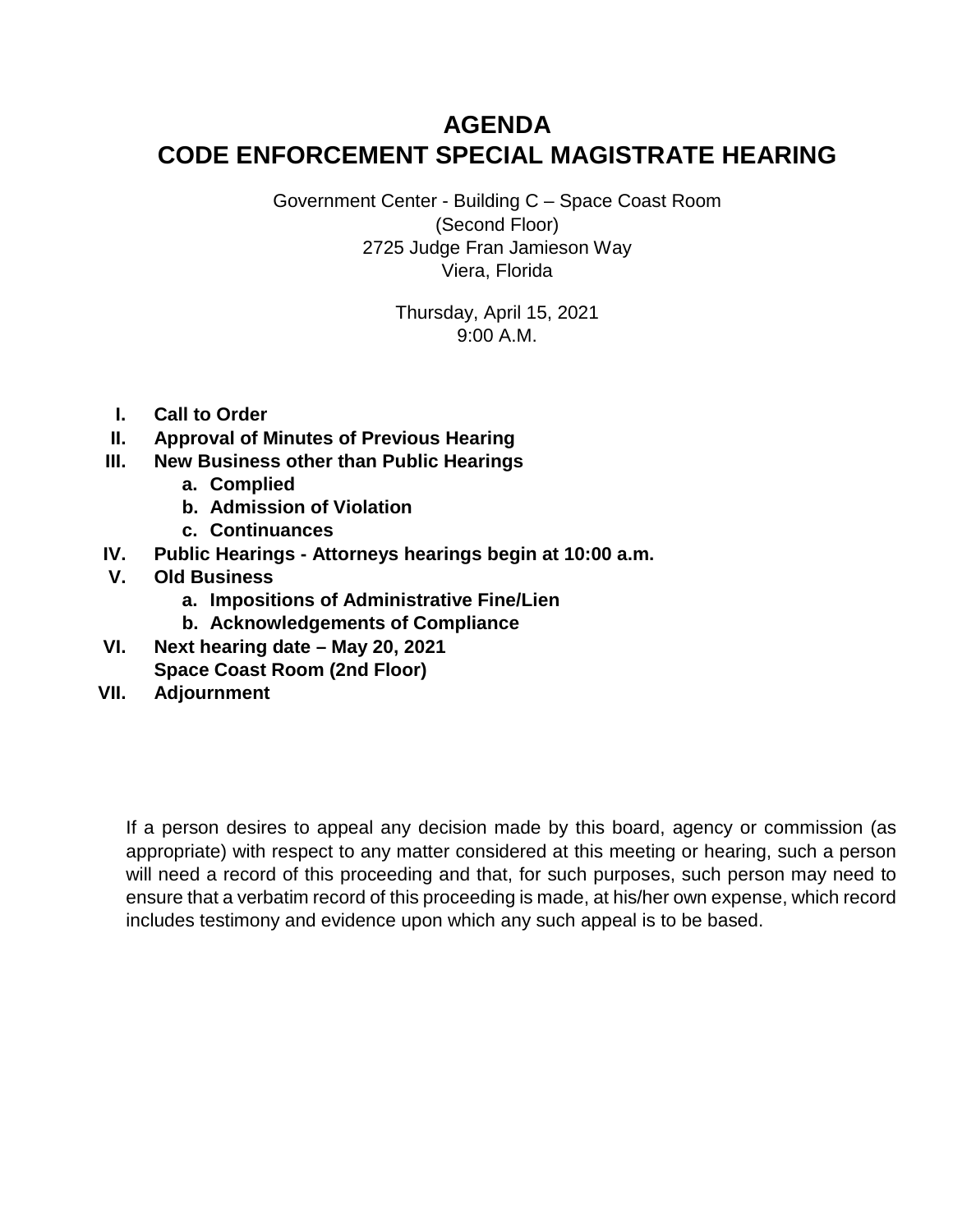# **CODE ENFORCEMENT SPECIAL MAGISTRATE HEARING**

Thursday, 15 April 2021 Agenda Items

# **Public Hearing**

## Case Number: 19CE-00343

Tax Account Number: 2954442

Site Address: 5845 RIVERSIDE DR, MELBOURNE BEACH, FL 32951

Owner: KEITH BRODSKY 5845 RIVERSIDE DR, MELBOURNE BEACH, FL 32951-3742

## Case Number: 19CE-00922

Tax Account Number: 2925199

Site Address: 260 HINCHMAN ST SE, PALM BAY, FL 32909

Owner: US BANK TRUST NA, TRUSTEE, LSF9 MASTER PARTICIPATION TRUST 3701 REGENT BLVD, STE 200, C/O HUDSON HOMES MANAGEMENT LLC IRVING, TX 75063-2296

## Case Number: 20CE-00709

Tax Account Number: 2954434

Site Address: 260 HERON DR, MELBOURNE BEACH, FL 32951

Owner: WALTER ILLIGASCH 4030 SUNRISE HWY, OAKDALE, NY 11769-1003

Case Number: 20CE-01082

Tax Account Number: 2511287

Site Address: 2365 OPHELIA LN, MELBOURNE, FL 32934

Owners: FRANCIS E SEUS & GAIL V SEUS TRUSTEES SEUS FAMILY TRUST UTD 11/3/16 2365 OPHELIA LN, MELBOURNE, FL 32934-7632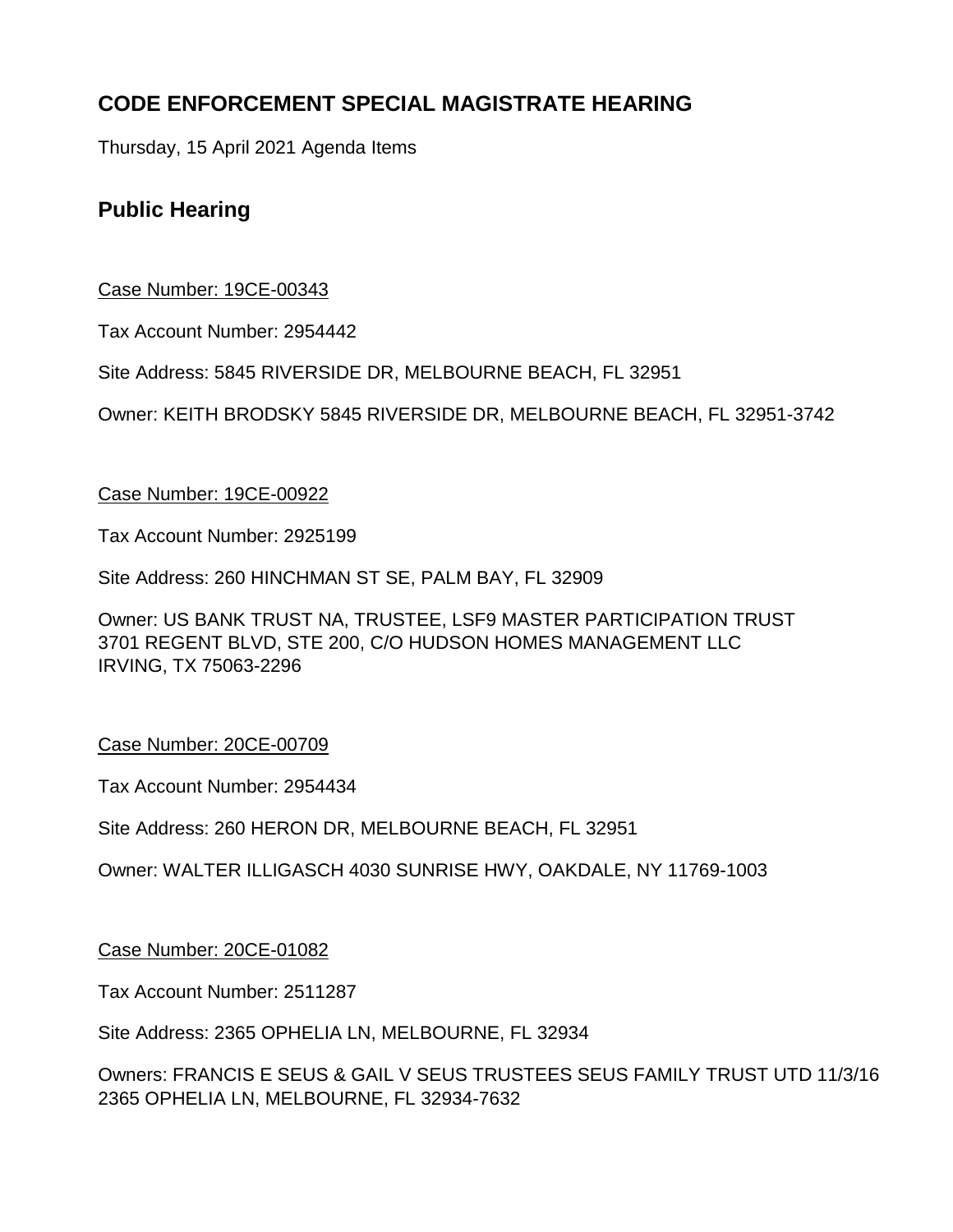Tax Account Number: 2515035

Site Address: 1485 S BANANA RIVER DR, MERRITT ISLAND, FL 32952

Owners: KAREN A GRANT; ROBERT D GRANT, JR 375 W VENETIAN CT, MERRITT ISLAND, FL 32953

## Case Number: 20CE-01653

Tax Account Number: 2419933

Site Address: 1045 BUTIA ST, MERRITT ISLAND, FL 32953

Owner: WILLIAM G MINER 1045 BUTIA ST, MERRITT ISLAND, FL 32953

#### Case Number: 20CE-01717

Tax Account Number: 2305003

Site Address: 7150 KAYLOR AVE, COCOA, FL 32927

Owners: TADEO COLOMBO, CYNTHIA RODRIGUEZ 7150 KAYLOR AVE, COCOA, FL 32927-2943

#### Case Number: 20CE-02039

Tax Account Number: 2801877

Site Address: 2660 FOX RUN TRL, MELBOURNE, FL 32904

Owners: JOSEPH L PARRIS, JR & SHARON ANN PARRIS 2660 FOX RUN TRL, MELBOURNE, FL 32904

#### Case Number: 20CE-02071

Tax Account Number: 2409833

Site Address: 3774 WOOD CIR, COCOA, FL 32926

Owner: JOHNNY LEE EVANS ESTATE 3774 WOOD CIR, COCOA, FL 32926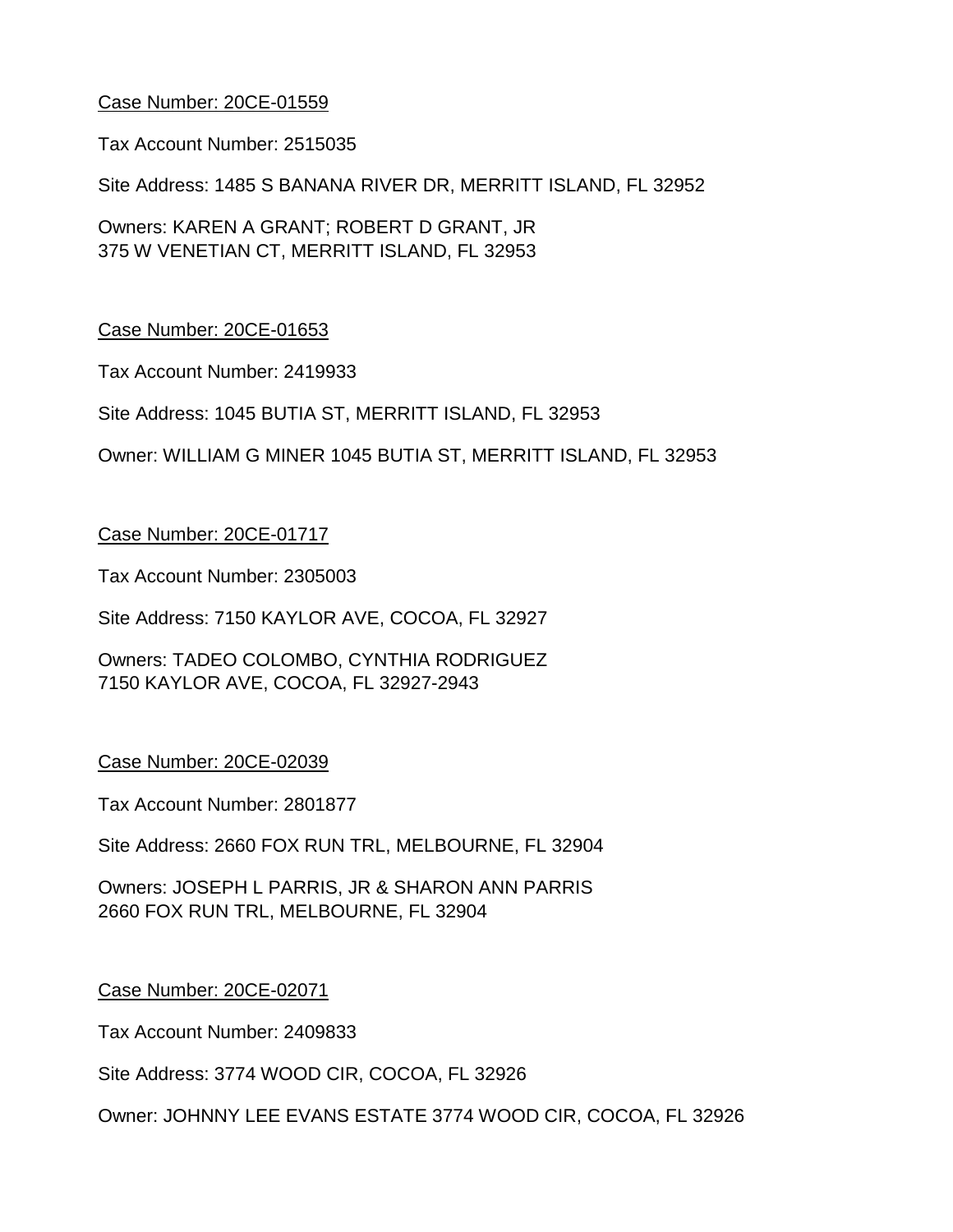Tax Account Number: 2004772

Site Address: 3755 BURKHOLM RD, MIMS, FL 32754

Owners: DAVID P EDWARDS; DEBRA A EDWARDS 3755 BURKHOLM RD, MIMS, FL 32754

## Case Number: 20CE-02116

Tax Account Number: 2417041

Site Address: N TROPICAL TRL MERRITT ISLAND, FL 32953

Owner: SOLOMON BISHOP 1024 BEVIS RD, C/O RENA JORDAN, MERRITT ISLAND, FL 32953-4584

## Case Number: 21CE-00133

Tax Account Number: 2938881

Site Address: 1042 WYOMING DR SE, PALM BAY, FL 32909

Owners: LAUREN A KNIGHT, CHRISTOPHER J KNIGHT 1042 WYOMING DR SE, PALM BAY, FL 32909

## Case Number: 21CE-00229

Tax Account Number: 2501202

Site Address: 1242 EMMA DR, MERRITT ISLAND, FL 32952

Owner: JILL LIFE TURNER ESTATE 1242 EMMA DR, MERRITT ISLAND, FL 32952

## Case Number: 21CE-00405

Tax Account Number: 2302721

Site Address: 463 ESPANOL AVE, COCOA, FL 32927

Owner: ROBERT ARNOLD 3327 BAYFIELD ST, COCOA, FL 32926-3629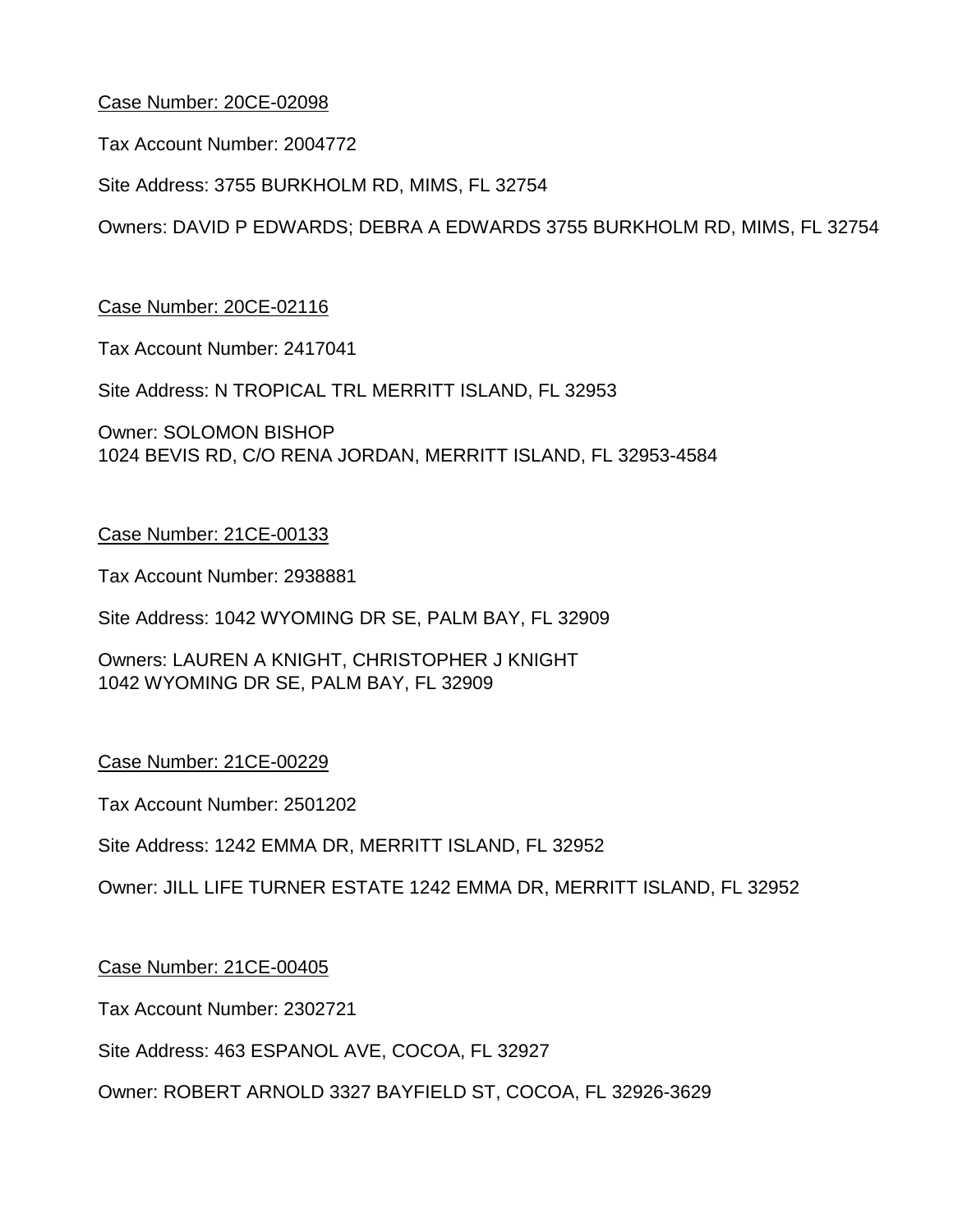Tax Account Number: 2945205

Site Address: 917 TURQUOISE ST SE, PALM BAY, FL 32909 Owner: REBECKAH ELLIS 953 QUINN ST SE, PALM BAY, FL 32909

## Case Number: 21CE-00432

Tax Account Number: 2815130

Site Address: 151 CARMELITE AVE NW, PALM BAY, FL 32907

Owner: JAMES MC LEAN, JR 9914 - 205TH ST, HOLLIS, NY 11423

## Case Number: 21CE-00433

Tax Account Number: 2930466

Site Address: 941 TAFT AVE SE, PALM BAY, FL 32909

Owner: JAMES E KINDLER 941 TAFT AVE SE, PALM BAY, FL 32909-5120

## Case Number: 21CE-00434

Tax Account Number: 2950737

Site Address: 3073 WATERBURY AVE SE, PALM BAY, FL 32909

Owners: LUIS MORALES & ALISCA D MORALES 3073 WATERBURY AVE SE, PALM BAY, FL 32909-8452

#### Case Number: 21CE-00435

Tax Account Number: 2922799

Site Address: 1326 MALABAR RD SE,PALM BAY, FL 32907

Owner: MALABAR ROAD PROFESSIONAL LLC 626 OLD DIXIE HWY SW, VERO BEACH, FL 32962-4536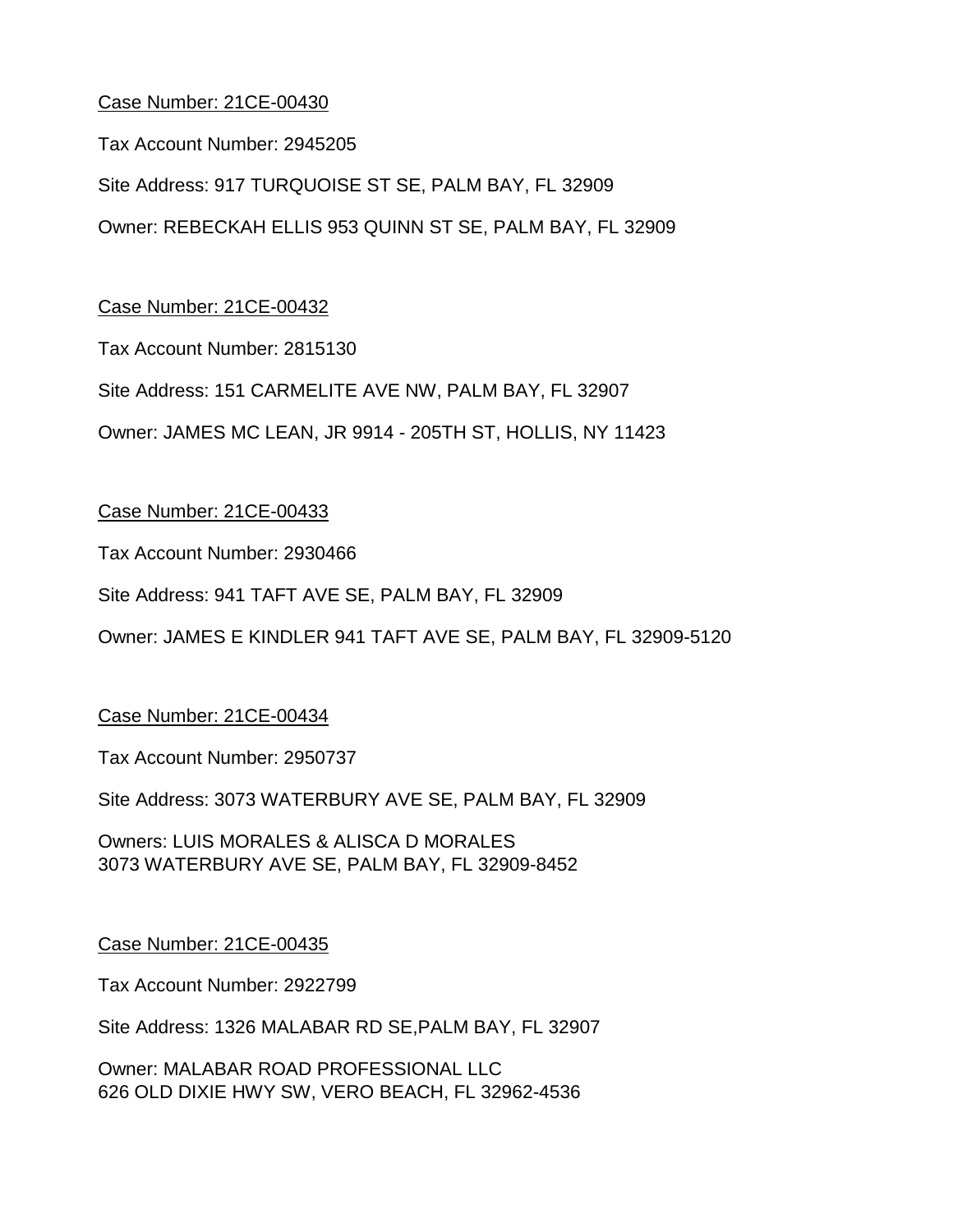Tax Account Number: 2906707

Site Address: 1099 DE GROODT RD SW, PALM BAY, FL 32908

Owners: EDSON MOSCOL & YESENIA MOSCOL 1099 DE GROODT RD SW, PALM BAY, FL 32908

## Case Number: 21CE-00438

Tax Account Number: 2812094

Site Address: 963 DORCHESTER RD NW, PALM BAY, FL 32907

Owner: GREGORY ROY, JR 963 DORCHESTER RD NW, PALM BAY, FL 32907-2720

## Case Number: 21CE-00439

Tax Account Number: 2900256

Site Address: 399 WEBBWOOD AVE SW, PALM BAY, FL 32908

Owner: CRESENDA JONES 399 WEBBWOOD AVE SW, PALM BAY, FL 32908-3444

## Case Number: 21CE-00441

Tax Account Number: 2929473

Site Address: 1081 JOHNSTON RD SE, PALM BAY, FL 32909

Owner: MADELINE DONATO 1081 JOHNSTON RD SE, PALM BAY, FL 32909

#### Case Number: 21CE-00457

Tax Account Number: 2831754

Site Address: 1764 PALM BAY RD NE, PALM BAY, FL 32905

Owner: PALM BAY ROAD INVESTMENTS LLC 3520 CHARLTON PL, MELBOURNE, FL 32934-8344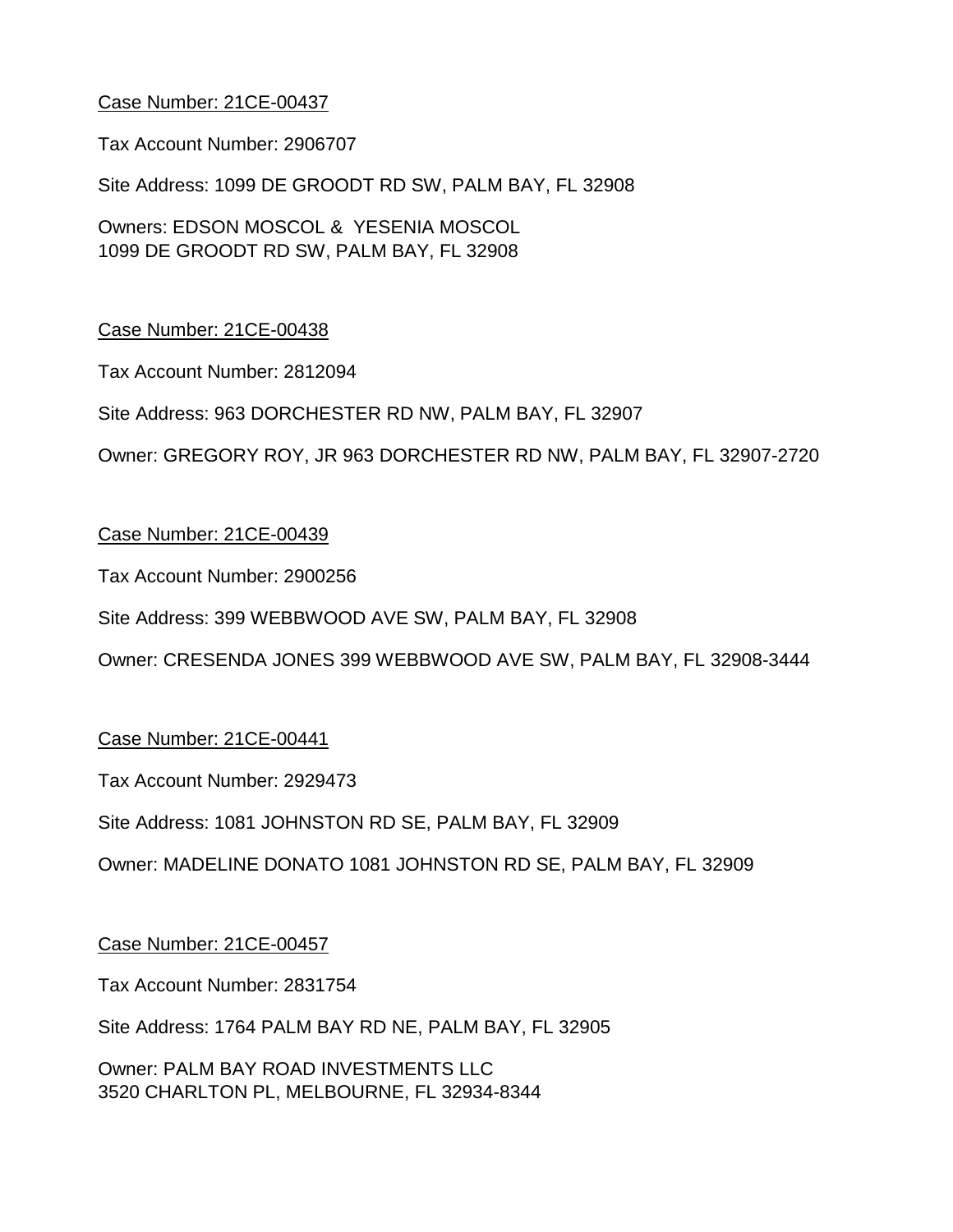Tax Account Number: 2951465

Site Address: CONFIDENTIAL PURSUANT TO FLORIDA STATUTES

Owner: ASHLEY E DELANEY

#### Case Number: 21CE-00515

Tax Account Number: 2929068

Site Address: 791 AUTUMN ST SE, PALM BAY, FL 32909

Owners: JAMES MEYER & NAYRA GOMEZ PENA 791 AUTUMN ST SE, PALM BAY, FL 32909-4904

#### Case Number: 21CE-00530

Tax Account Number: 2939871

Site Address: 1690 WALDREP ST SE, PALM BAY, FL 32909

Owners: JEAN DESSALINES & ANDREE DESSALINES 1690 WALDREP ST SE, PALM BAY, FL 32909-5981

#### Case Number: 21CE-00531

Tax Account Number: 2934667

Site Address: 1502 THARP RD SE, PALM BAY, FL 32909

Owners: ANSELMO VALDES & ANA VALDES PO BOX 100166, PALM BAY, FL 32910-0166

#### Case Number: 21CE-00532

Tax Account Number: 2927357

Site Address: 210 BREAKWATER ST SE, PALM BAY, FL 32909

Owner: CONSTANCE SANCHEZ 210 BREAKWATER ST SE, PALM BAY, FL 32909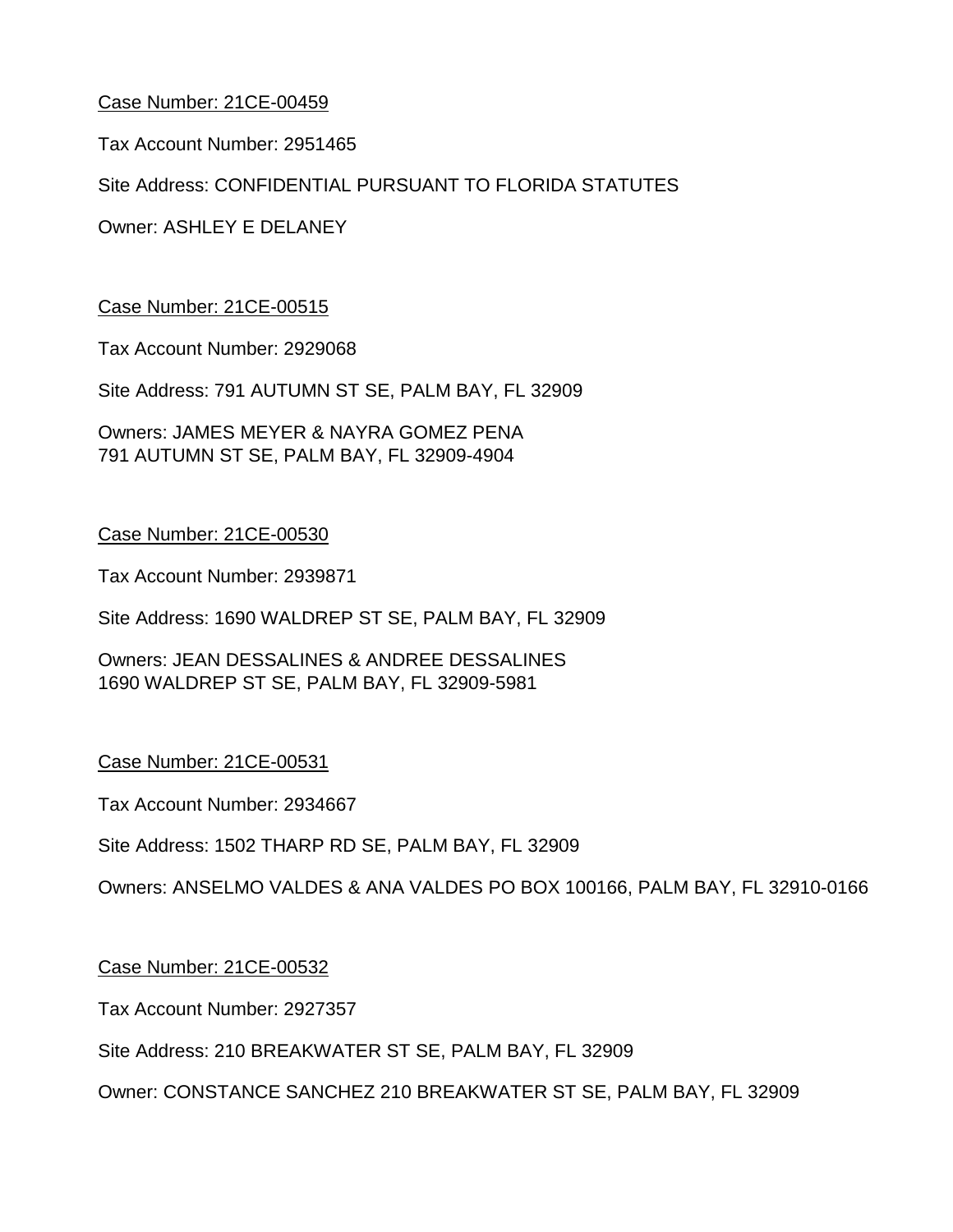Tax Account Number: 2938879

Site Address: 1058 WYOMING DR SE, PALM BAY, FL 32909

Owner: DANIEL M WILLIAMS 1058 WYOMING DR SE, PALM BAY, FL 32909

Case Number: 21CE-00534

Tax Account Number: 2511287

Site Address: 1065 CAROL CT, MERRITT ISLAND, FL 32952

Owner: DAVID WEBER 915 PINEAPPLE PLACE, MERRITT ISLAND, FL 32952

## **Others**

Case Number: 14CE-02310

Tax Account Number: 2519463

Site Address: 1364 PALMER CT, COCOA BEACH FL 32931

Owner: MIE PALM BAY II, LLC, by Adam Barnard, Member 4585 CITRUS BLVD, COCOA, FL 32926

Case Number: 16CE-00393

Tax Account Number: 2422058

Site Address: 401 PINEDA ST, COCOA, FL 32922

Owner: PIMT SPECIAL ASSETS C/O ROBERT J BERNEY 9700 SOUTH DIXIE HWY STE 500, MIAMI, FL 33156 by Scott Tuckman, Attorney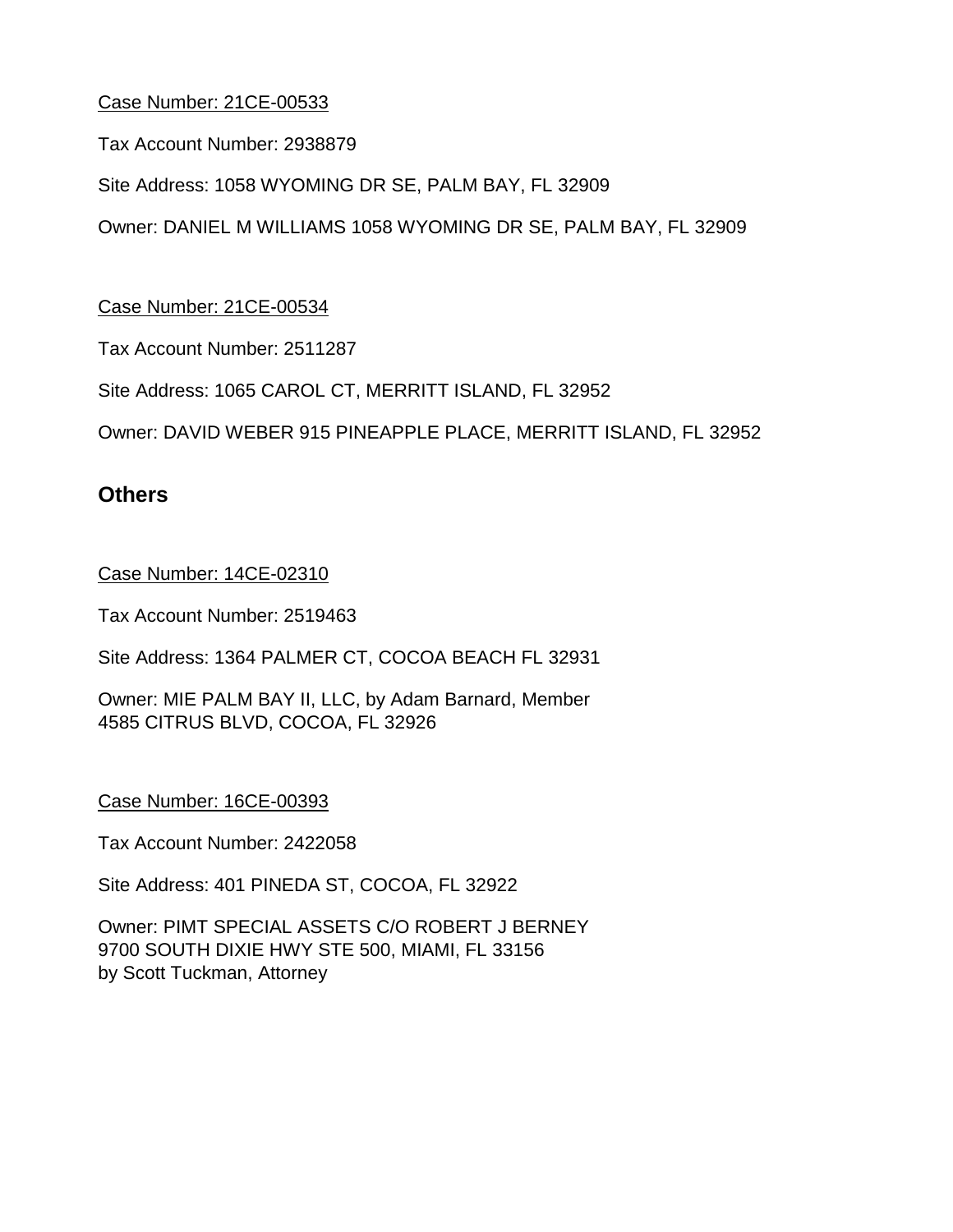Tax Account Number: 2519463

Site Address: 1364 PALMER CT, COCOA BEACH FL 32931

Owner: MIE PALM BAY II, LLC, by Adam Barnard, Member 4585 CITRUS BLVD, COCOA, FL 32926

#### Case Number: 18CE-00712

Tax Account Number: 2718721

Site Address: 516 ANN AVE, MELBOURNE, FL 32935

Previous Owners: CINDY EILEEN GRETO, LAWRENCE E ROSE & JUNE E ROSE 516 ANN AVE, MELBOURNE, FL 32935

Applicants (Interim Owners): SEAN HALFACRE, KIRSTEN HALFACRE 1205 TUCKAWAY DR, ROCKLEDGE, FL 32955 by DAVID LOW, POA 300 S SYKES CREEK PKWY, UNIT 403 MERRITT ISLAND FL 32952

#### Case Number: 20CE-00620

Tax Account Number: 2510041

Site Address: 2820 SHEPARD DR, ROCKLEDGE, FL 32955

Owner: SHALANDA HENDERSON 2820 SHEPARD DR, ROCKLEDGE, FL 32955-3841

## **Impositions**

#### Case Number: 20CE-00355

Tax Account Number: 2306294

Site Address: 6430 HOMESTEAD AVE, COCOA, FL 32927

Owners: JAMES HUFFORD, SHERRI D STANLEY 6430 HOMESTEAD AVE, COCOA, FL 32927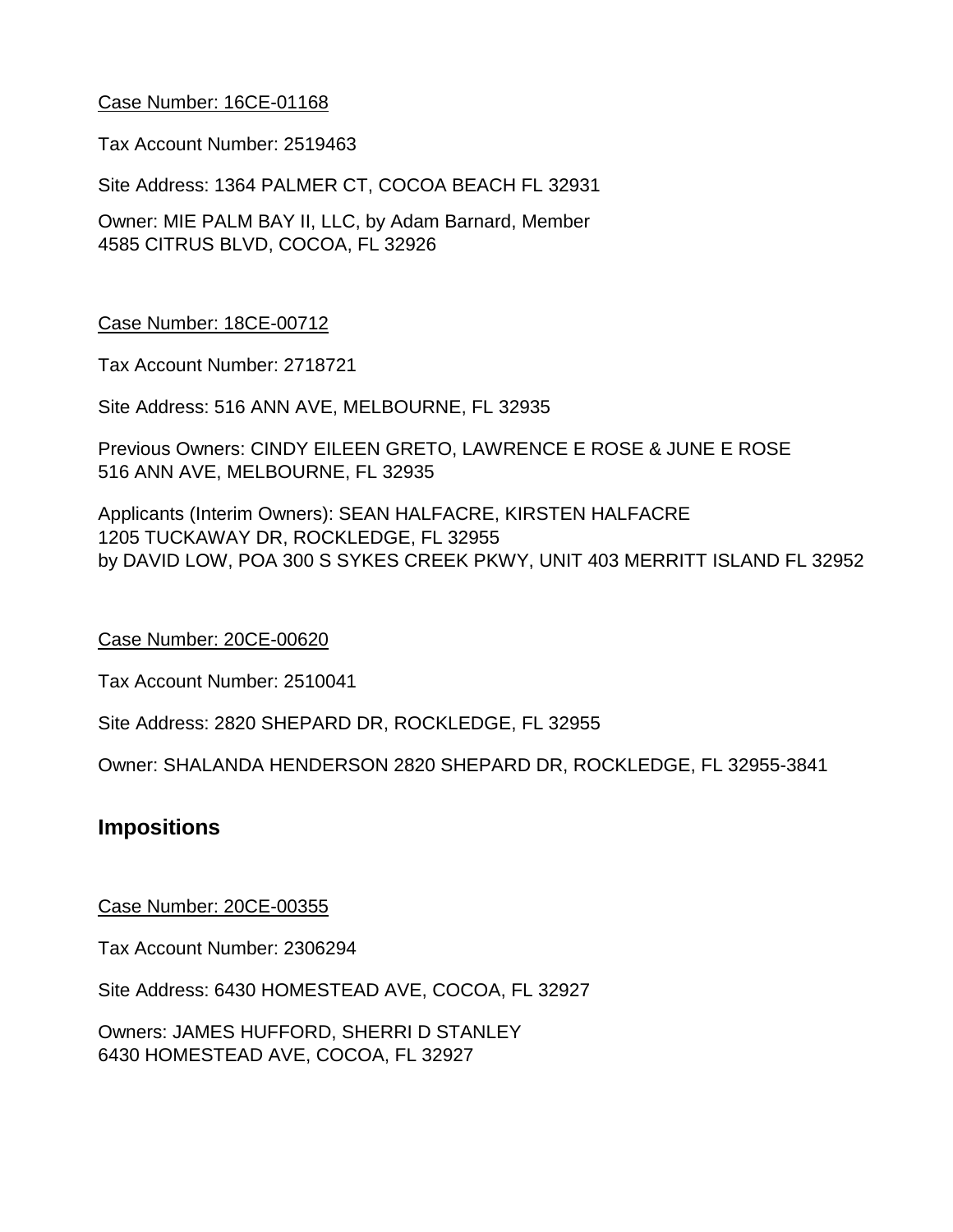Tax Account Number: 2412341 (Multiple Addresses)

Site Address: 241 CRANE VIEW LN, MERRITT ISLAND, FL 32953

Owner: CRANE VIEW LLC 4795 FAY BLVD, STE 5, COCOA, FL 32927-8267

## Case Number: 20CE-01354

Tax Account Number: 2317971

Site Address: 6982 CHESTNUT DR, COCOA, FL 32927

Owners: TINA HILTON, BENJAMIN A MEDINA 6235 N TROPICAL TRAIL, MERRITT ISLAND, FL 32953

## Case Number: 20CE-01534

Tax Account Number: 3006435

Site Address: 8820 HIGHWAY 1, MOTEL, MICCO, FL 32976

Owner: HARBORVIEW MOTEL AND EFFICIENCIES, INC PO BOX 936 ROSELAND, FL 32957

## Case Number: 20CE-01915

Tax Account Number: 2747939

Site Address: KINGSWOOD AVE, MELBOURNE, FL 32935

Owner: NORMAN E STITELY, JR 615 KINGSWOOD AVE, MELBOURNE, FL 32935-4214

#### Case Number: 20CE-02085

Tax Account Number: 2747939

Site Address: KINGSWOOD AVE, MELBOURNE, FL 32935

Owner: NORMAN E STITELY, JR 615 KINGSWOOD AVE, MELBOURNE, FL 32935-4214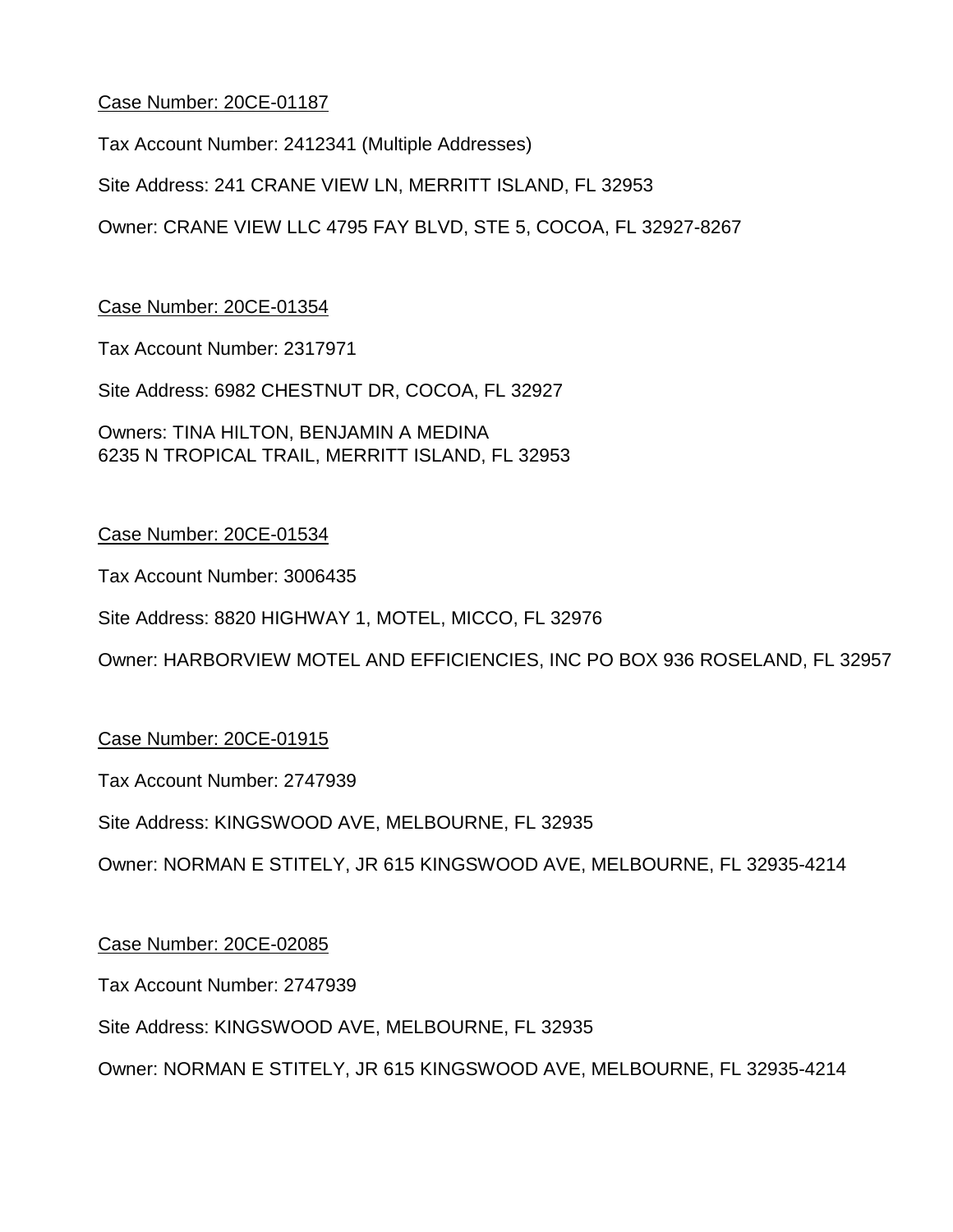## **Acknowledgments**

## Case Number: 09CE-02316 (07-2929)

Tax Account Number: 2318203

Site Address:6809 ELDER RD COCOA, FL 32927

Owner: RONNA VINSON 6809 ELDER RD, COCOA, FL 32927

Case Number: 11CE-01372 (05-0758)

Tax Account Number: 2304580

Site Address: 7000 KAYLOR AVE, COCOA, FL 32927

Owners: JOSEPH SCOLZA & CATHERINE SCOLZA 4160 KUMQUAT ST, COCOA, FL 32926-2163

#### Case Number: 12CE-00080

Tax Account Number: 2317216

Site Address: 4990 N HIGHWAY 1, COCOA, FL 32927

Owner: ALAN F HARRIS, JR TRUSTEE, ALAN F HARRIS SR IRREVOCABLE TRUST 245 STONE RD, PITTSFORD, NY 14534

Case Number: 19CE-00493

Tax Account Number: 2415303

Site Address: 1612 FAY ST, COCOA, FL 32926

Owners: WINTER PARK HOLDINGS, LLC TRUSTEES, RH FLORIDA LAND TRUST NO BRV-2, DATED 4/19/16 14062 NW 82ND AVE, MIAMI LAKES, FL 33016-1547